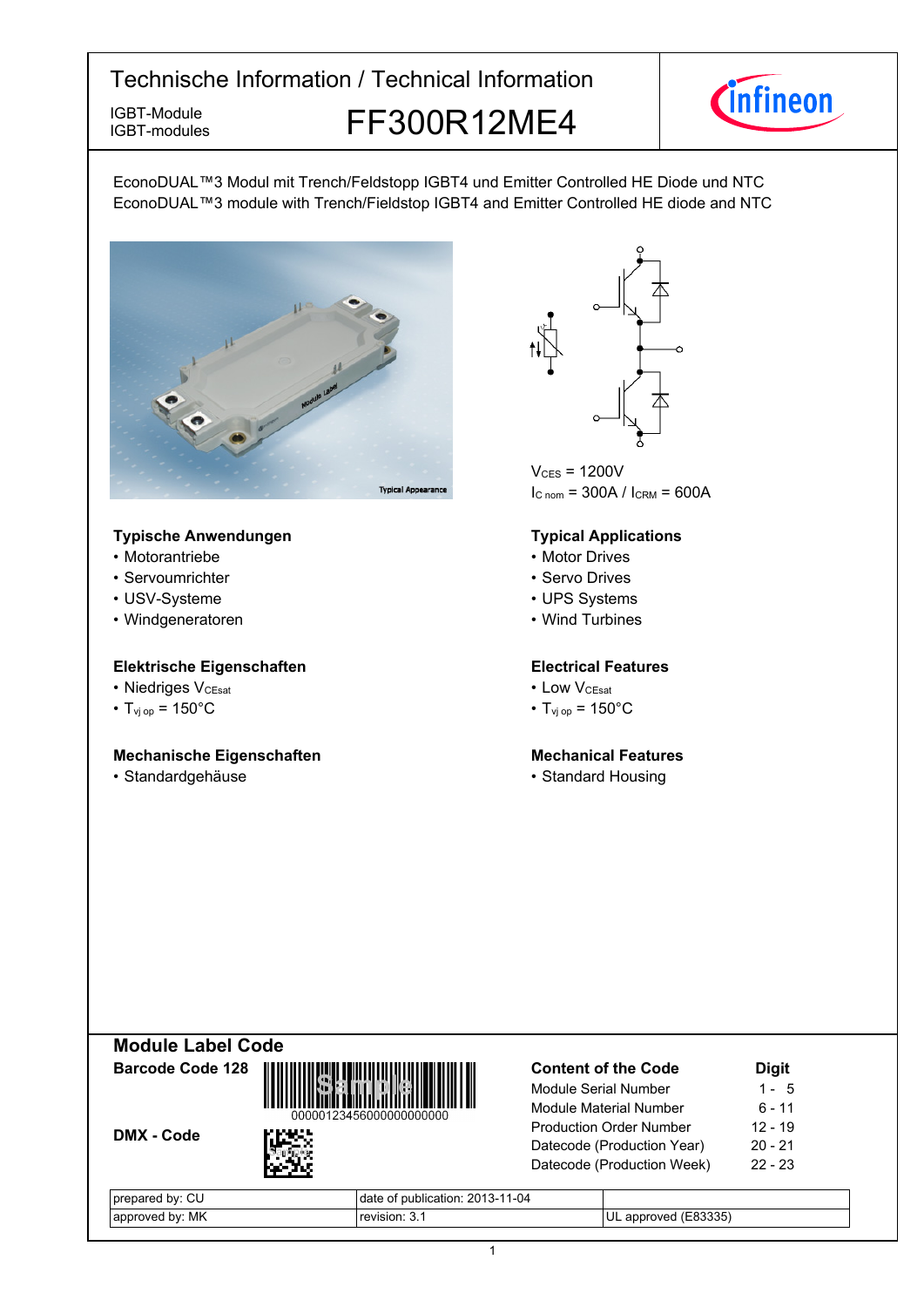IGBT-modules

IGBT-Module<br>IGBT-modules FF300R12ME4



#### **IGBT, Wechselrichter / IGBT, Inverter Höchstzulässige-Werte-/-Maximum-Rated-Values**

| Kollektor-Emitter-Sperrspannung<br>Collector-emitter voltage             | $T_{vi}$ = 25°C.                                                                                                | V <sub>CES</sub>         | 1200       |        |
|--------------------------------------------------------------------------|-----------------------------------------------------------------------------------------------------------------|--------------------------|------------|--------|
| Kollektor-Dauergleichstrom<br>Continuous DC collector current            | $T_c = 100^{\circ}$ C, $T_{vj \, max} = 175^{\circ}$ C<br>$T_c = 25^{\circ}$ C, $T_{vj \, max} = 175^{\circ}$ C | IC <sub>nom</sub><br>Ic. | 300<br>450 | A<br>A |
| Periodischer Kollektor-Spitzenstrom<br>Repetitive peak collector current | lt∍ = 1 ms                                                                                                      | <b>CRM</b>               | 600        | A      |
| Gesamt-Verlustleistung<br>Total power dissipation                        | $T_c = 25^{\circ}$ C, $T_{\text{vi max}} = 175^{\circ}$ C                                                       | $P_{\text{tot}}$         | 1600       | W      |
| Gate-Emitter-Spitzenspannung<br>Gate-emitter peak voltage                |                                                                                                                 | <b>V<sub>GES</sub></b>   | $+/-20$    |        |

| <b>Charakteristische Werte / Characteristic Values</b>                          |                                                                                                                                                                                                |                                                                                      |                           | min.  | typ.                 | max.  |                       |
|---------------------------------------------------------------------------------|------------------------------------------------------------------------------------------------------------------------------------------------------------------------------------------------|--------------------------------------------------------------------------------------|---------------------------|-------|----------------------|-------|-----------------------|
| Kollektor-Emitter-Sättigungsspannung<br>Collector-emitter saturation voltage    | $I_C$ = 300 A, $V_{GE}$ = 15 V<br>$I_c$ = 300 A, $V_{GE}$ = 15 V<br>$I_c$ = 300 A, $V_{GE}$ = 15 V                                                                                             | $T_{vi}$ = 25 $^{\circ}$ C<br>$T_{\text{vj}}$ = 125°C<br>$T_{vi}$ = 150 $^{\circ}$ C | $V_{CE\ sat}$             |       | 1,75<br>2,00<br>2,05 | 2,10  | V<br>V<br>V           |
| Gate-Schwellenspannung<br>Gate threshold voltage                                | $I_C = 11,5$ mA, $V_{CE} = V_{GE}$ , $T_{vi} = 25^{\circ}$ C                                                                                                                                   |                                                                                      | V <sub>GEth</sub>         | 5,2   | 5,8                  | 6,4   | V                     |
| Gateladung<br>Gate charge                                                       | $V_{GF}$ = -15 V  +15 V                                                                                                                                                                        |                                                                                      | $\mathsf{Q}_{\mathsf{G}}$ |       | 2,25                 |       | μC                    |
| Interner Gatewiderstand<br>Internal gate resistor                               | $T_{vi}$ = 25°C                                                                                                                                                                                |                                                                                      | $R_{\text{Gint}}$         |       | 2,5                  |       | Ω                     |
| Eingangskapazität<br>Input capacitance                                          | f = 1 MHz, $T_{vi}$ = 25°C, $V_{CE}$ = 25 V, $V_{GE}$ = 0 V                                                                                                                                    |                                                                                      | $C_{\text{ies}}$          |       | 18,5                 |       | nF                    |
| Rückwirkungskapazität<br>Reverse transfer capacitance                           | f = 1 MHz, $T_{vi}$ = 25°C, $V_{CE}$ = 25 V, $V_{GE}$ = 0 V                                                                                                                                    |                                                                                      | $C_{res}$                 |       | 1,05                 |       | nF                    |
| Kollektor-Emitter-Reststrom<br>Collector-emitter cut-off current                | $V_{CE}$ = 1200 V, $V_{GE}$ = 0 V, $T_{vi}$ = 25°C                                                                                                                                             |                                                                                      | $l_{\text{CES}}$          |       |                      | 3,0   | mA                    |
| Gate-Emitter-Reststrom<br>Gate-emitter leakage current                          | $V_{CE}$ = 0 V, $V_{GE}$ = 20 V, $T_{vi}$ = 25°C                                                                                                                                               |                                                                                      | $I_{\text{GES}}$          |       |                      | 400   | nA                    |
| Einschaltverzögerungszeit, induktive Last<br>Turn-on delay time, inductive load | $I_C$ = 300 A, $V_{CE}$ = 600 V<br>$V_{GE}$ = ±15 V<br>$R_{\text{Gon}} = 1,3 \Omega$                                                                                                           | $T_{\rm vj}$ = 25°C<br>$T_{vi}$ = 125°C<br>$T_{vi} = 150^{\circ}$ C                  | $t_{d}$ on                |       | 0.17<br>0,18<br>0,19 |       | μs<br>μs<br>μs        |
| Anstiegszeit, induktive Last<br>Rise time, inductive load                       | $I_c$ = 300 A, $V_{CE}$ = 600 V<br>$V_{GE}$ = $\pm$ 15 V<br>$\mathsf{R}_{\mathsf{Gon}}$ = 1.3 $\Omega$                                                                                         | $T_{vi}$ = 25 $^{\circ}$ C<br>$T_{vi}$ = 125°C<br>$T_{vi}$ = 150 $^{\circ}$ C        | $t_{r}$                   |       | 0.05<br>0.05<br>0.05 |       | μs<br>μs<br>μs        |
| Abschaltverzögerungszeit, induktive Last<br>Turn-off delay time, inductive load | $I_c$ = 300 A, $V_{CE}$ = 600 V<br>$\rm V_{GE}$ = $\pm 15~\rm V$<br>$R_{Goff}$ = 1,3 $\Omega$                                                                                                  | $T_{vi}$ = 25°C<br>$T_{\text{vj}}$ = 125°C<br>$T_{\text{vj}}$ = 150°C                | $t_{\rm d}$ off           |       | 0.45<br>0,56<br>0,60 |       | μs<br>μs<br>μs        |
| Fallzeit, induktive Last<br>Fall time, inductive load                           | $I_c = 300$ A, $V_{ce} = 600$ V<br>V <sub>GE</sub> = ±15 V<br>$R_{\text{Goff}}$ = 1,3 $\Omega$                                                                                                 | $T_{vi}$ = 25°C<br>$T_{vi}$ = 125°C<br>$T_{\rm vj} = 150^{\circ}$ C                  | $t_{\rm f}$               |       | 0.07<br>0,11<br>0,12 |       | <b>US</b><br>μs<br>μs |
| Einschaltverlustenergie pro Puls<br>Turn-on energy loss per pulse               | $I_c$ = 300 A, $V_{CE}$ = 600 V, L <sub>s</sub> = 80 nH<br>$V_{GE}$ = ±15 V, di/dt = 6050 A/µs (T <sub>vi</sub> = 150°C) T <sub>vi</sub> = 125°C<br>$\rm R_{Gon}$ = 1,3 $\Omega$               | $T_{vi}$ = 25°C<br>$T_{\rm vj} = 150^{\circ}$ C                                      | $E_{on}$                  |       | 9,90<br>17,0<br>19,5 |       | mJ<br>mJ<br>mJ        |
| Abschaltverlustenergie pro Puls<br>Turn-off energy loss per pulse               | $I_c$ = 300 A, $V_{CE}$ = 600 V, L <sub>S</sub> = 80 nH<br>$V_{GE}$ = ±15 V, du/dt = 3100 V/µs (T <sub>vj</sub> = 150°C)T <sub>vj</sub> = 125°C<br>$\mathsf{R}_{\mathsf{Goff}}$ = 1,3 $\Omega$ | $T_{vi}$ = 25°C<br>$T_{\text{vj}}$ = 150°C                                           | $E_{\text{off}}$          |       | 25,0<br>37,5<br>42,0 |       | mJ<br>mJ<br>mJ        |
| Kurzschlußverhalten<br>SC data                                                  | $V_{GE}$ $\leq$ 15 V, V <sub>CC</sub> = 800 V<br>$V_{CEmax}$ = $V_{CES}$ - $L_{sCE}$ ·di/dt                                                                                                    | $t_P \le 10 \,\mu s$ , $T_{vi} = 150^{\circ}C$                                       | lsc.                      |       | 1200                 |       | A                     |
| Wärmewiderstand, Chip bis Gehäuse<br>Thermal resistance, junction to case       | pro IGBT / per IGBT                                                                                                                                                                            |                                                                                      | $R_{thJC}$                |       |                      | 0.094 | K/W                   |
| Wärmewiderstand, Gehäuse bis Kühlkörper<br>Thermal resistance, case to heatsink | pro IGBT / per IGBT<br>$\lambda_{\text{Paste}} = 1 \text{ W/(m} \cdot \text{K)}$ / $\lambda_{\text{grease}} = 1 \text{ W/(m} \cdot \text{K)}$                                                  |                                                                                      | $R_{thCH}$                |       | 0,03                 |       | K/W                   |
| Temperatur im Schaltbetrieb<br>Temperature under switching conditions           |                                                                                                                                                                                                |                                                                                      | $T_{\rm vi\,op}$          | $-40$ |                      | 150   | $^{\circ}$ C          |
|                                                                                 |                                                                                                                                                                                                |                                                                                      |                           |       |                      |       |                       |
| prepared by: CU                                                                 | date of publication: 2013-11-04                                                                                                                                                                |                                                                                      |                           |       |                      |       |                       |
| approved by: MK                                                                 | revision: 3.1                                                                                                                                                                                  |                                                                                      |                           |       |                      |       |                       |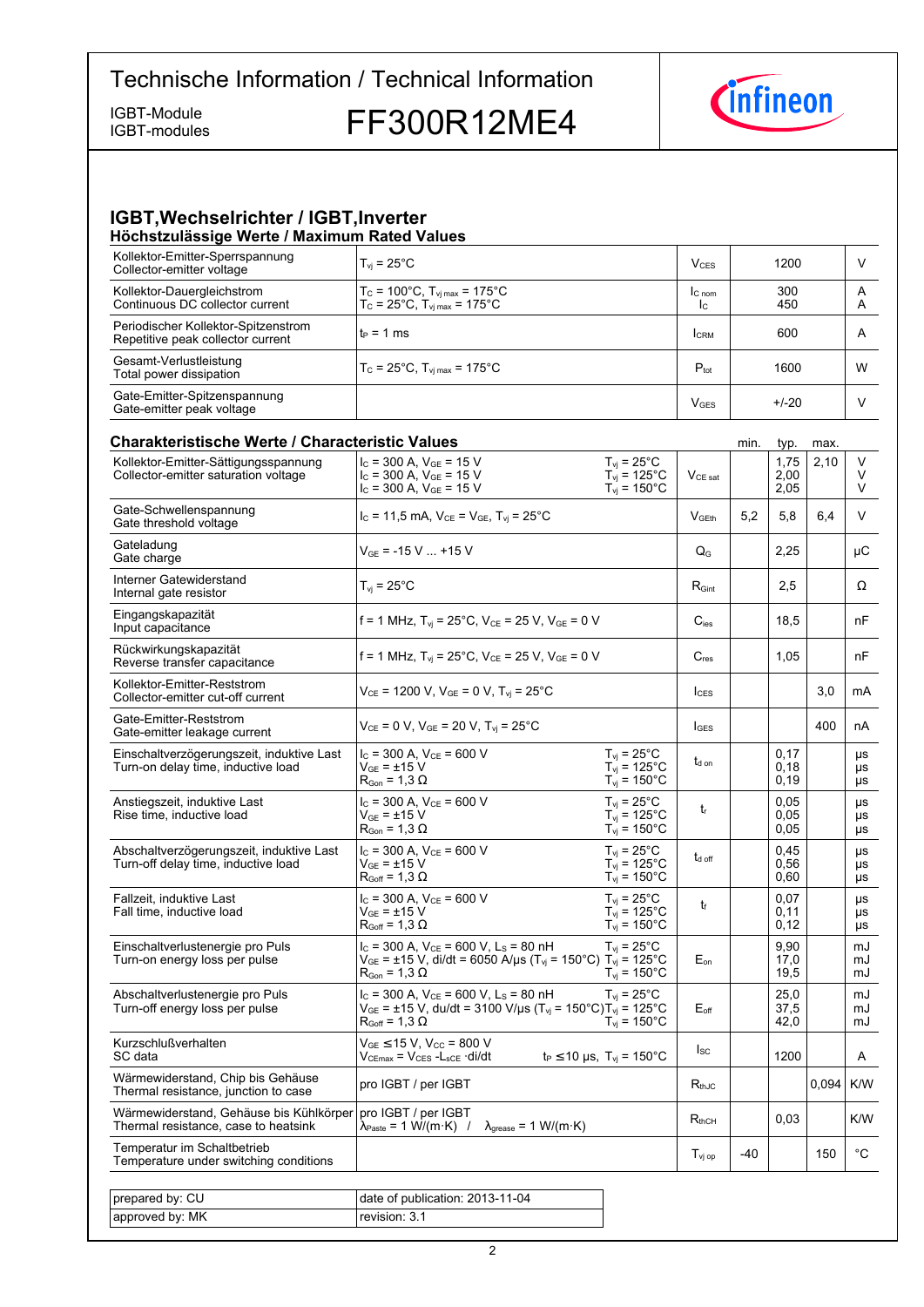IGBT-modules

IGBT-Module<br>IGBT-modules FF300R12ME4



#### **Diode,-Wechselrichter-/-Diode,-Inverter Höchstzulässige-Werte-/-Maximum-Rated-Values**

| Periodische Spitzensperrspannung<br>Repetitive peak reverse voltage | $T_{vi}$ = 25°C                                                                                                              | <b>V</b> <sub>RRM</sub> | 1200           |                  |  |
|---------------------------------------------------------------------|------------------------------------------------------------------------------------------------------------------------------|-------------------------|----------------|------------------|--|
| Dauergleichstrom<br>Continuous DC forward current                   |                                                                                                                              | I۴                      | 300            |                  |  |
| Periodischer Spitzenstrom<br>Repetitive peak forward current        | l t∍ = 1 ms                                                                                                                  | <b>FRM</b>              | 600            |                  |  |
| Grenzlastintegral<br>$l2t$ - value                                  | $V_R$ = 0 V, t <sub>P</sub> = 10 ms, T <sub>vi</sub> = 125°C<br>$V_R$ = 0 V, t <sub>P</sub> = 10 ms, T <sub>y</sub> = 150 °C | $12$ t                  | 19000<br>15500 | $A^2S$<br>$A^2S$ |  |

#### **Charakteristische Werte / Characteristic**

| <b>Charakteristische Werte / Characteristic Values</b>                                                  |                                                                                                                                       |                                                                                      |                   | min.  | typ.                 | max. |                |
|---------------------------------------------------------------------------------------------------------|---------------------------------------------------------------------------------------------------------------------------------------|--------------------------------------------------------------------------------------|-------------------|-------|----------------------|------|----------------|
| Durchlassspannung<br>Forward voltage                                                                    | $I_F = 300$ A, $V_{GF} = 0$ V<br>$I_F = 300$ A, $V_{GF} = 0$ V<br>$I_F = 300$ A, $V_{GE} = 0$ V                                       | $T_{vi}$ = 25 $^{\circ}$ C<br>$T_{vi}$ = 125°C<br>$T_{\text{vi}}$ = 150 $^{\circ}$ C | $V_F$             |       | 1,65<br>1.65<br>1,65 | 2,10 |                |
| Rückstromspitze<br>Peak reverse recovery current                                                        | $I_F = 300$ A, - di <sub>F</sub> /dt = 6050 A/us (T <sub>vi</sub> =150°C) T <sub>vi</sub> = 25°C<br>$V_R = 600 V$<br>$V_{GF}$ = -15 V | $T_{\rm vi}$ = 125°C<br>$T_{\rm vi}$ = 150°C                                         | <b>IRM</b>        |       | 335<br>390<br>410    |      | A<br>A<br>A    |
| Sperrverzögerungsladung<br>Recovered charge                                                             | $I_F = 300$ A, - dir/dt = 6050 A/us (T <sub>vi</sub> =150°C) T <sub>vi</sub> = 25°C<br>$V_R = 600 V$<br>$V_{GF}$ = -15 V              | $T_{\rm vi}$ = 125°C<br>$T_{vi}$ = 150 $^{\circ}$ C                                  | Q,                |       | 30.5<br>58,0<br>67.0 |      | μC<br>μC<br>μC |
| Abschaltenergie pro Puls<br>Reverse recovery energy                                                     | $I_F = 300$ A, - di <sub>F</sub> /dt = 6050 A/us (T <sub>vi</sub> =150°C) T <sub>vi</sub> = 25°C<br>$V_R$ = 600 V<br>$V_{GF}$ = -15 V | $T_{vi}$ = 125°C<br>$T_{\rm vi}$ = 150 $^{\circ}$ C                                  | $E_{rec}$         |       | 19,0<br>29,5<br>34,5 |      | mJ<br>mJ<br>mJ |
| Wärmewiderstand, Chip bis Gehäuse<br>Thermal resistance, junction to case                               | pro Diode / per diode                                                                                                                 |                                                                                      | $R_{thJC}$        |       |                      | 0,15 | K/W            |
| Wärmewiderstand, Gehäuse bis Kühlkörper   pro Diode / per diode<br>Thermal resistance, case to heatsink | $\lambda_{\text{Paste}} = 1 \text{ W/(m·K)}$ / $\lambda_{\text{grease}} = 1 \text{ W/(m·K)}$                                          |                                                                                      | $R_{thCH}$        |       | 0.046                |      | K/W            |
| Temperatur im Schaltbetrieb<br>Temperature under switching conditions                                   |                                                                                                                                       |                                                                                      | $T_{\rm vi\, oo}$ | $-40$ |                      | 150  | °€             |

## **NTC-Widerstand-/-NTC-Thermistor**

| <b>Charakteristische Werte / Characteristic Values</b> |                                                          |                     | min. | typ. | max. |           |
|--------------------------------------------------------|----------------------------------------------------------|---------------------|------|------|------|-----------|
| Nennwiderstand<br>Rated resistance                     | $T_c = 25^{\circ}$ C                                     | $R_{25}$            |      | 5.00 |      | $k\Omega$ |
| Abweichung von R100<br>Deviation of R100               | $T_c$ = 100°C. R <sub>100</sub> = 493 Ω                  | $\Delta$ R/R        | -5   |      | 5    | $\%$      |
| Verlustleistung<br>Power dissipation                   | $T_c = 25^{\circ}$ C                                     | $P_{25}$            |      |      | 20.0 | mW        |
| <b>B-Wert</b><br>B-value                               | $R_2 = R_{25}$ exp $[B_{25/50}(1/T_2 - 1/(298, 15 K))]$  | $B_{25/50}$         |      | 3375 |      | К         |
| <b>B-Wert</b><br>B-value                               | $R_2 = R_{25}$ exp $[B_{25/80}(1/T_2 - 1/(298.15 K))]$   | B <sub>25/80</sub>  |      | 3411 |      | К         |
| <b>B-Wert</b><br>B-value                               | $R_2 = R_{25}$ exp $[B_{25/100}(1/T_2 - 1/(298, 15 K))]$ | B <sub>25/100</sub> |      | 3433 |      | К         |

Angaben gemäß gültiger Application Note.

Specification according to the valid application note.

| prepared by: CU | date of publication: 2013-11-04 |
|-----------------|---------------------------------|
| approved by: MK | revision: 3.1                   |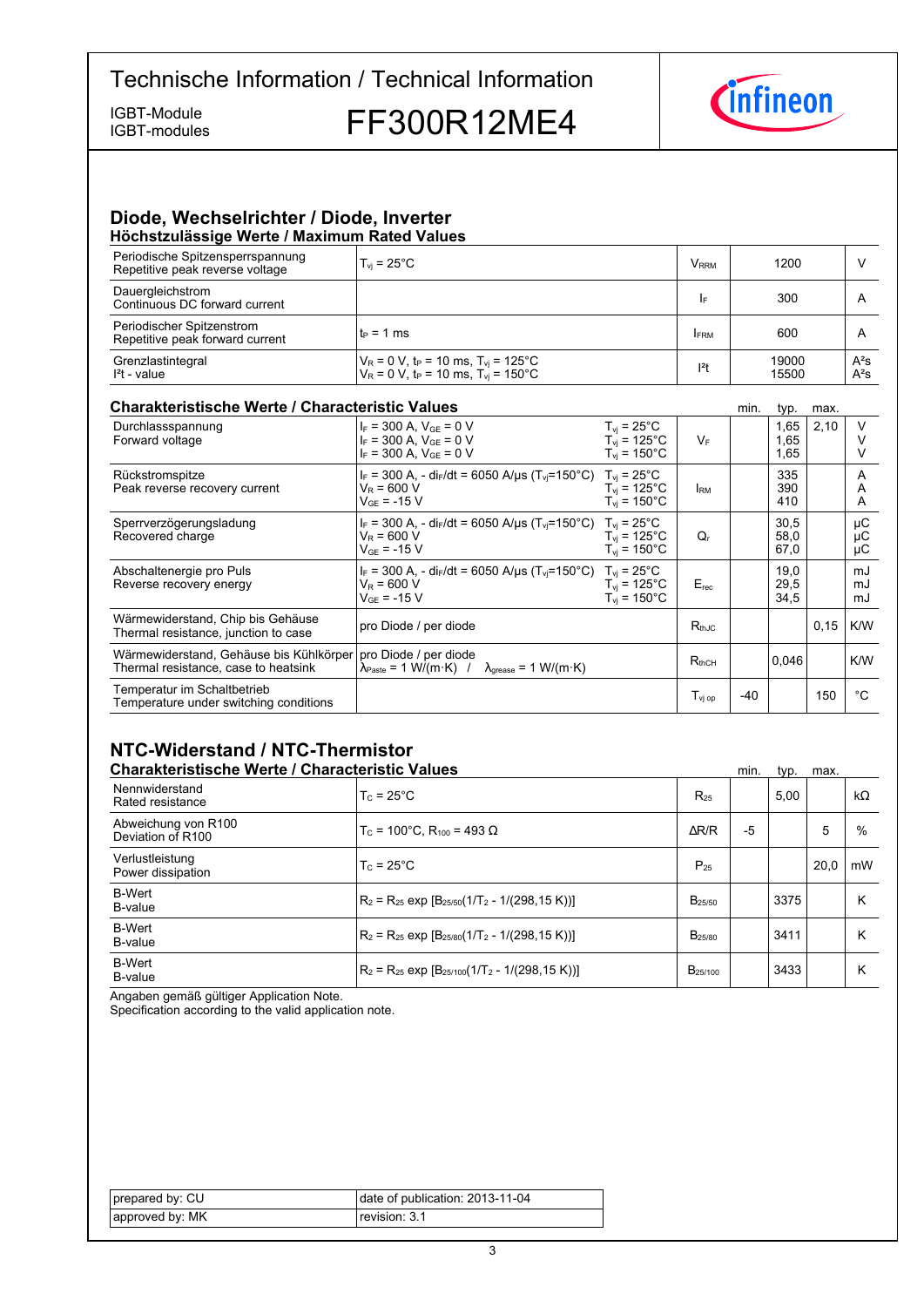IGBT-modules

IGBT-Module<br>IGBT-modules FF300R12ME4



| <b>Modul / Module</b>                                                                     |                                                                                                                                                |                  |       |                                |      |           |
|-------------------------------------------------------------------------------------------|------------------------------------------------------------------------------------------------------------------------------------------------|------------------|-------|--------------------------------|------|-----------|
| Isolations-Prüfspannung<br>Isolation test voltage                                         | RMS, $f = 50$ Hz, $t = 1$ min                                                                                                                  | <b>VISOL</b>     |       | 2,5                            |      | kV        |
| Material Modulgrundplatte<br>Material of module baseplate                                 |                                                                                                                                                |                  |       | Cu                             |      |           |
| Innere Isolation<br>Internal isolation                                                    | Basisisolierung (Schutzklasse 1, EN61140)<br>basic insulation (class 1, IEC 61140)                                                             |                  |       | Al <sub>2</sub> O <sub>3</sub> |      |           |
| Kriechstrecke<br>Creepage distance                                                        | Kontakt - Kühlkörper / terminal to heatsink<br>Kontakt - Kontakt / terminal to terminal                                                        |                  |       | 14,5<br>13,0                   |      | mm        |
| Luftstrecke<br>Clearance                                                                  | Kontakt - Kühlkörper / terminal to heatsink<br>Kontakt - Kontakt / terminal to terminal                                                        |                  |       | 12,5<br>10,0                   |      | mm        |
| Vergleichszahl der Kriechwegbildung<br>Comperative tracking index                         |                                                                                                                                                | CTI              |       | > 200                          |      |           |
|                                                                                           |                                                                                                                                                |                  | min.  | typ.                           | max. |           |
| Wärmewiderstand, Gehäuse bis Kühlkörper<br>Thermal resistance, case to heatsink           | pro Modul / per module<br>$\lambda_{\text{Paste}} = 1 \text{ W/(m} \cdot \text{K)} / \lambda_{\text{grease}} = 1 \text{ W/(m} \cdot \text{K)}$ | $R_{thCH}$       |       | 0.009                          |      | K/W       |
| Modulstreuinduktivität<br>Stray inductance module                                         |                                                                                                                                                | $L_{\text{sCE}}$ |       | 20                             |      | nH        |
| Modulleitungswiderstand, Anschlüsse -<br>Chip<br>Module lead resistance, terminals - chip | $T_c = 25^{\circ}$ C, pro Schalter / per switch                                                                                                | $R_{CC' + FF'}$  |       | 1,20                           |      | $m\Omega$ |
| Lagertemperatur<br>Storage temperature                                                    |                                                                                                                                                | $T_{\text{stg}}$ | $-40$ |                                | 125  | °C        |
| Anzugsdrehmoment f. Modulmontage<br>Mounting torque for modul mounting                    | Schraube M5 - Montage gem. gültiger Applikationsschrift<br>Screw M5 - Mounting according to valid application note                             | M                | 3,00  | $\overline{\phantom{a}}$       | 6.00 | Nm        |
| Anzugsdrehmoment f. elektr. Anschlüsse<br>Terminal connection torque                      | Schraube M6 - Montage gem. gültiger Applikationsschrift<br>Screw M6 - Mounting according to valid application note                             | M                | 3,0   | $\overline{a}$                 | 6,0  | Nm        |
| Gewicht<br>Weight                                                                         |                                                                                                                                                | G                |       | 345                            |      | g         |

| prepared by: CU | date of publication: 2013-11-04 |
|-----------------|---------------------------------|
| approved by: MK | revision: 3.1                   |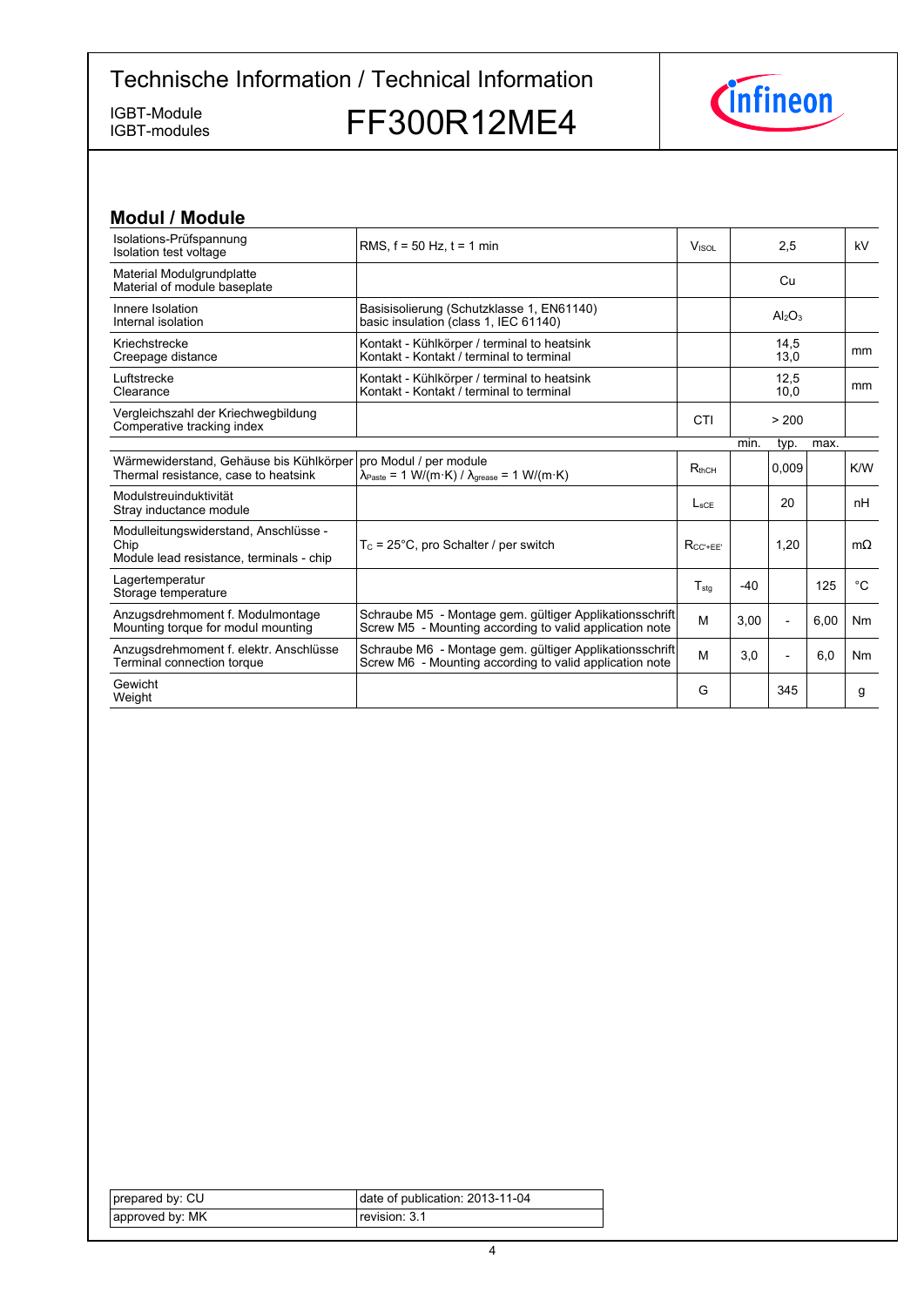

**Übertragungscharakteristik-IGBT,Wechselrichter-(typisch) transfer-characteristic-IGBT,Inverter-(typical)**  $I_{C}$  = f (V<sub>GE</sub>)

 $\rm V_{CE}$  = 20 V



**Schaltverluste-IGBT,Wechselrichter-(typisch) switching-losses-IGBT,Inverter-(typical)**  $E_{on}$  = f (l<sub>C</sub>),  $E_{off}$  = f (l<sub>C</sub>)

 $V_{GE}$  = ±15 V, R<sub>Gon</sub> = 1.3 Ω, R<sub>Goff</sub> = 1.3 Ω, V<sub>CE</sub> = 600 V



5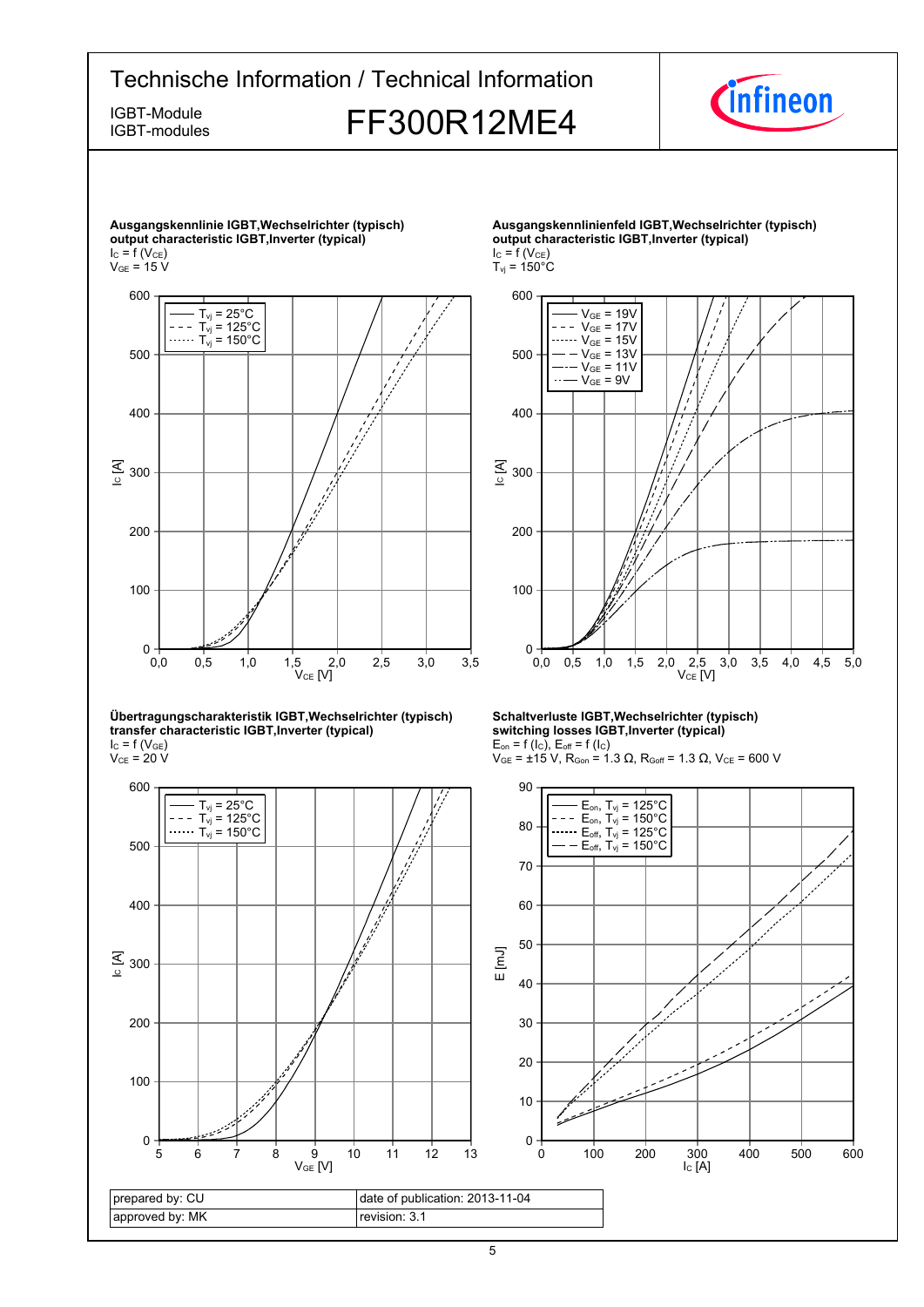





**Transienter-Wärmewiderstand-IGBT,Wechselrichtertransient thermal impedance IGBT, Inverter**  $Z_{thJC} = f(t)$ 





**reverse-bias-safe-operating-area-IGBT,Inverter-(RBSOA)**  $I_{C}$  = f (V<sub>CE</sub>)



**Durchlasskennlinie der Diode, Wechselrichter (typisch) forward characteristic of Diode, Inverter (typical)**  $I_F = f(V_F)$ 

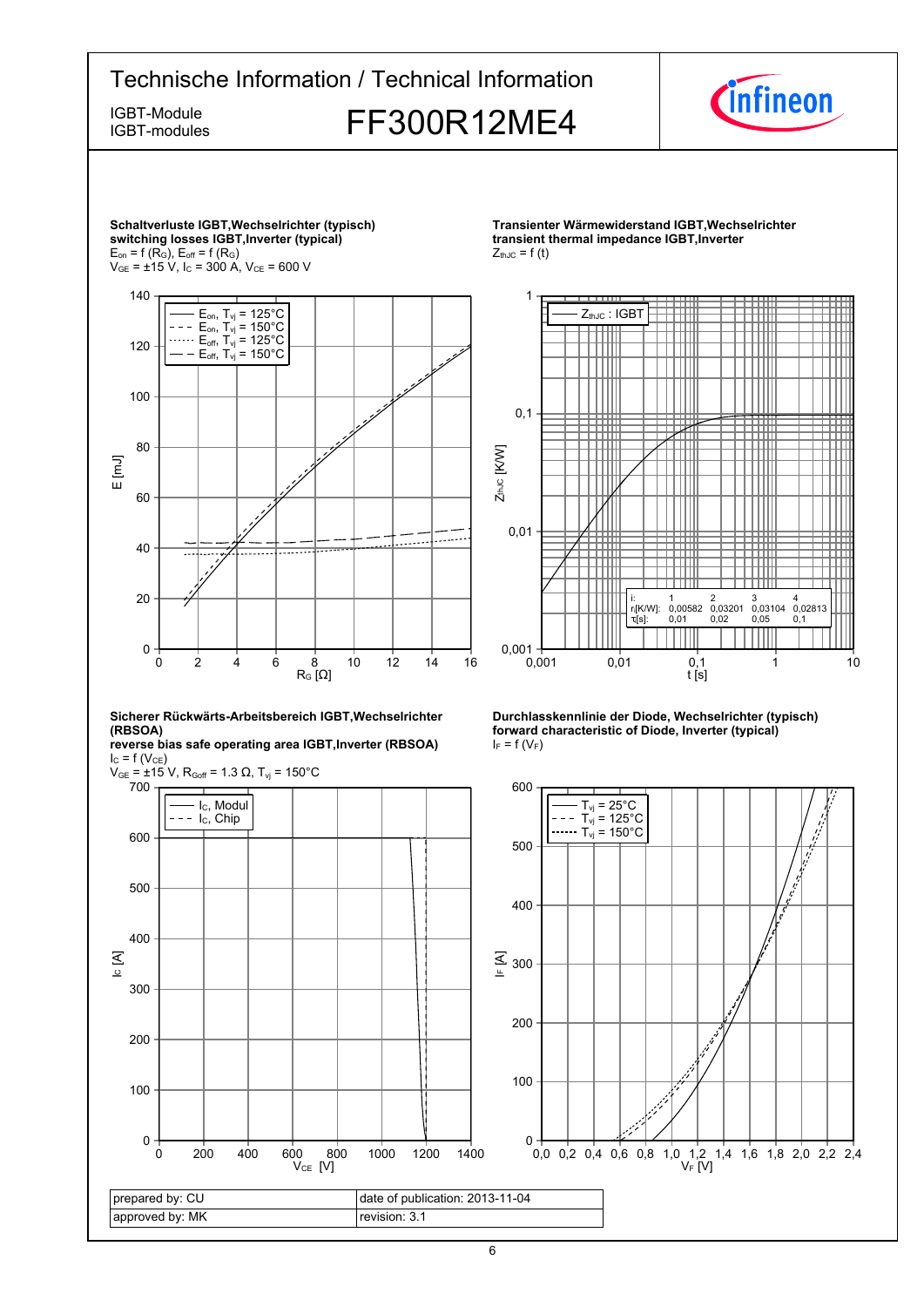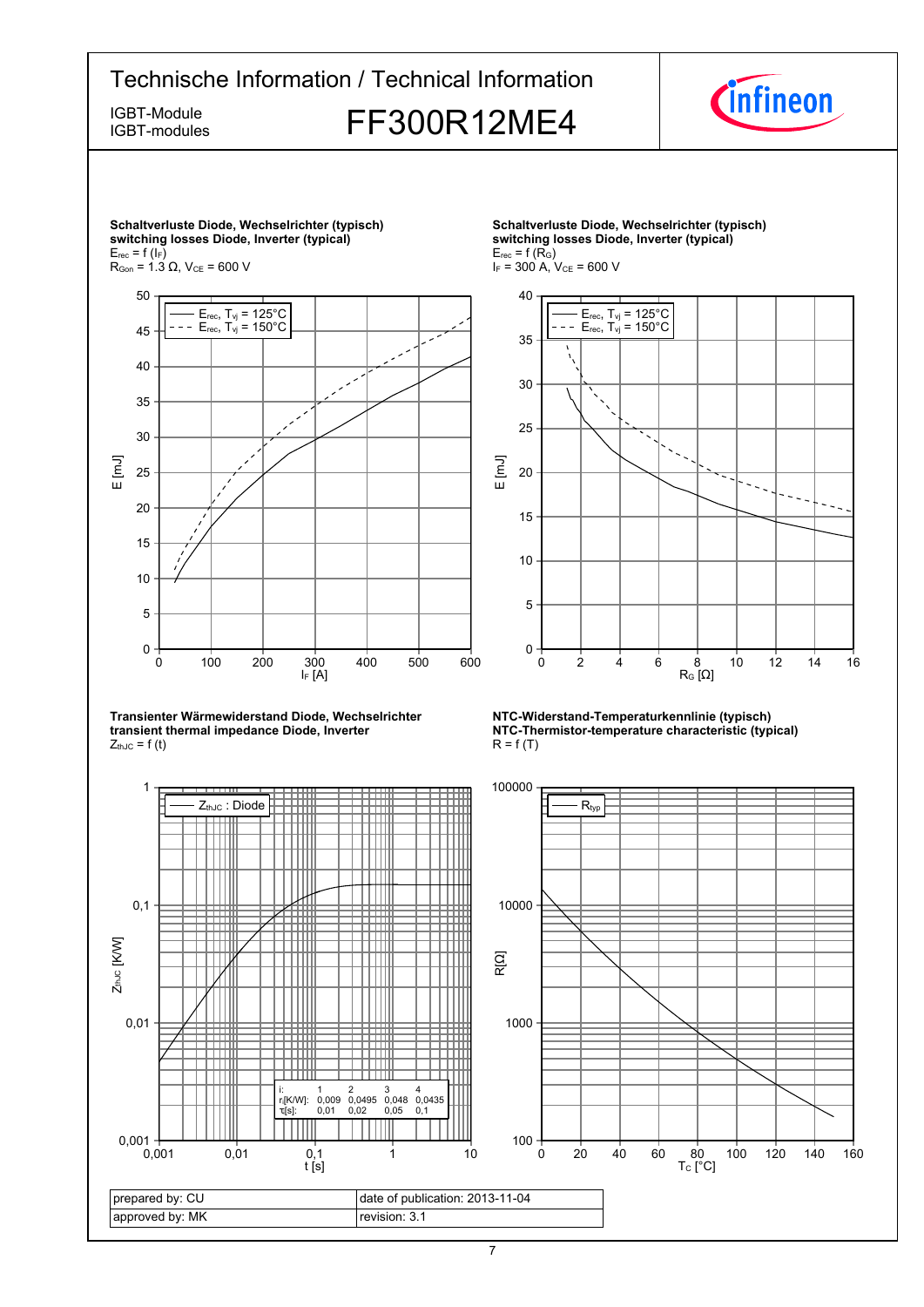

IGBT-Module<br>IGBT-modules FF300R12ME4



## **Schaltplan-/-circuit\_diagram\_headline**

IGBT-modules



### Gehäuseabmessungen / package outlines